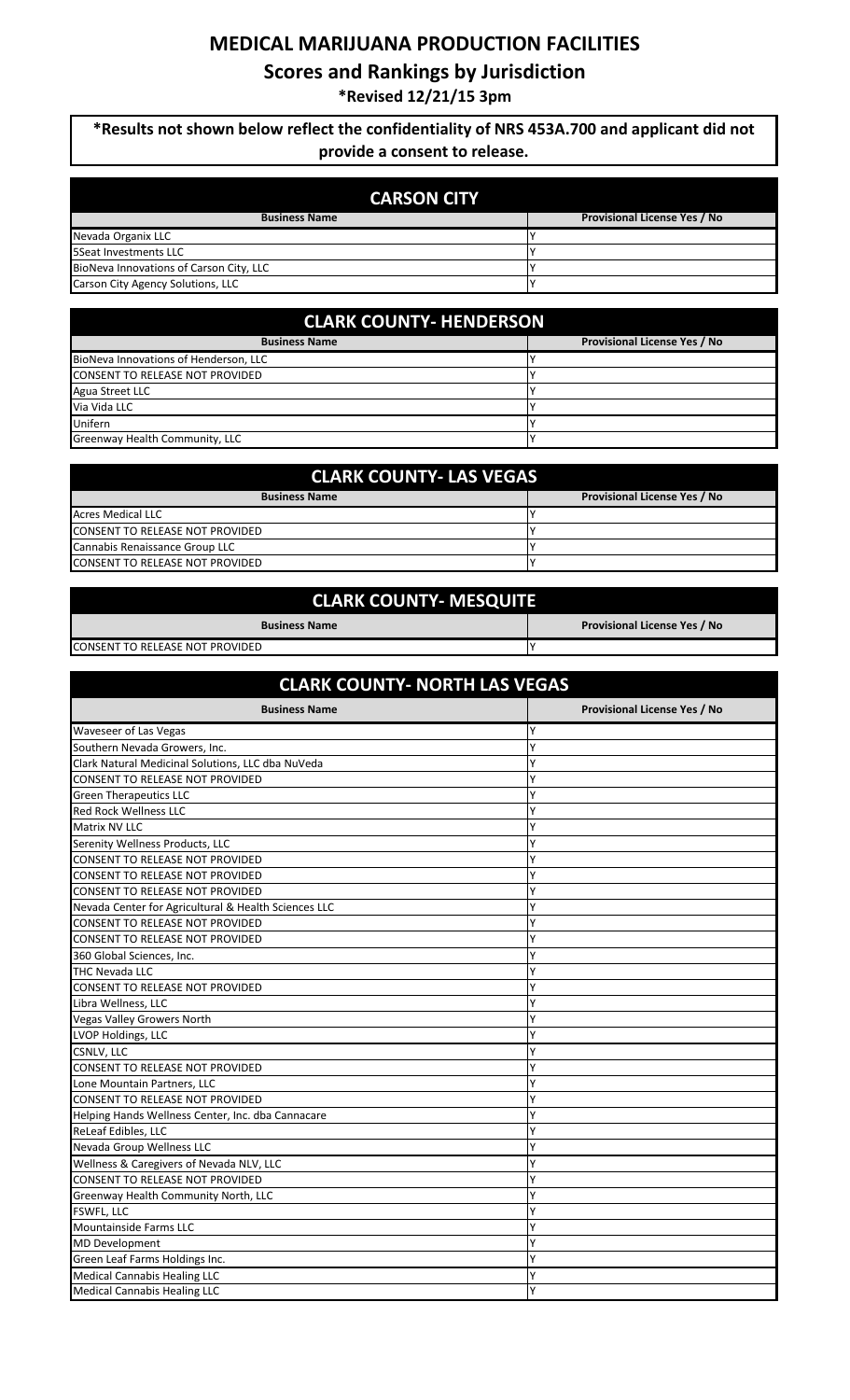## **MEDICAL MARIJUANA PRODUCTION FACILITIES**

**Scores and Rankings by Jurisdiction**

**\*Revised 12/21/15 3pm**

| <b>CLARK COUNTY- UNINCORPORATED CLARK COUNTY</b> |                                     |
|--------------------------------------------------|-------------------------------------|
| <b>Business Name</b>                             | <b>Provisional License Yes / No</b> |
| <b>CONSENT TO RELEASE NOT PROVIDED</b>           | γ                                   |
| <b>CONSENT TO RELEASE NOT PROVIDED</b>           |                                     |
| MM Development Company, LLC                      | γ                                   |
| CONSENT TO RELEASE NOT PROVIDED                  | γ                                   |
| Livfree Wellness, LLC                            | Υ                                   |
| Clear River, LLC                                 | Υ                                   |
| <b>CONSENT TO RELEASE NOT PROVIDED</b>           | γ                                   |
| Tryke Companies SO NV, LLC                       | γ                                   |
| <b>CONSENT TO RELEASE NOT PROVIDED</b>           | γ                                   |
| Silver Sage Wellness, LLC                        | γ                                   |
| CONSENT TO RELEASE NOT PROVIDED                  | Υ                                   |
| Gravitas Nevada LTD                              | ٧                                   |
| MediFarm, LLC                                    |                                     |
| The Clinic Nevada, LLC                           | γ                                   |
| <b>CONSENT TO RELEASE NOT PROVIDED</b>           | ٧                                   |
| <b>Green Therapeutics LLC</b>                    | ٧                                   |
| Euphoria Wellness LLC                            | ٧                                   |
| CONSENT TO RELEASE NOT PROVIDED                  | Υ                                   |
| Just Quality LLC                                 | Ý                                   |
| Polaris Wellness Center LLC                      | Υ                                   |
| Green Leaf Medables, LLC                         | ٧                                   |
| 3480 Hacienda Partners, LLC                      | γ                                   |
| <b>CONSENT TO RELEASE NOT PROVIDED</b>           | γ                                   |
| <b>CONSENT TO RELEASE NOT PROVIDED</b>           | γ                                   |
| Green Life Dispensary, Inc.                      | γ                                   |
| The MedMen of Nevada                             | ٧                                   |
| QualCan, LLC                                     | γ                                   |
| CONSENT TO RELEASE NOT PROVIDED                  | ٧                                   |
| <b>CONSENT TO RELEASE NOT PROVIDED</b>           | γ                                   |
| Twelve Twelve, LLC                               | γ                                   |
| <b>Wenger LLC</b>                                | γ                                   |
| Medical Marijuana of Las Vegas, Inc.             | ٧                                   |
| CONSENT TO RELEASE NOT PROVIDED                  | Υ                                   |
| ECONEVADA, LLC                                   | Υ                                   |
| <b>Vegas Valley Growers</b>                      | γ                                   |
| <b>CONSENT TO RELEASE NOT PROVIDED</b>           | γ                                   |
| Kindible's LLC                                   | Υ                                   |
| <b>Blossum Group, LLC</b>                        | Υ                                   |

| <b>NYE COUNTY</b>                      |                              |  |
|----------------------------------------|------------------------------|--|
| <b>Business Name</b>                   | Provisional License Yes / No |  |
| MM Development Company, LLC            |                              |  |
| <b>CONSENT TO RELEASE NOT PROVIDED</b> |                              |  |
| Nye Natural Medicinal Solutions, LLC   |                              |  |
| <b>Acres Cultivation LLC</b>           |                              |  |
| Nevada Natural Medicines, LLC          |                              |  |
| NCMM, LLC                              |                              |  |
| <b>CONSENT TO RELEASE NOT PROVIDED</b> | N                            |  |

| <b>STOREY COUNTY</b>                   |                                     |  |
|----------------------------------------|-------------------------------------|--|
| <b>Business Name</b>                   | Provisional License Yes / No        |  |
| The Medmen of Nevada 2, LLC            |                                     |  |
| <b>WASHOE COUNTY- RENO</b>             |                                     |  |
| <b>Business Name</b>                   | <b>Provisional License Yes / No</b> |  |
| <b>CONSENT TO RELEASE NOT PROVIDED</b> |                                     |  |
| The Cannavative Group, LLC             |                                     |  |
| A New Leaf Production Center, LLC      |                                     |  |
| <b>Black Rock Nutraceuticals, LLC</b>  |                                     |  |
| <b>CONSENT TO RELEASE NOT PROVIDED</b> |                                     |  |
| <b>High Sierra Holistics</b>           |                                     |  |
| Pure Tonic Concentrates, LLC           |                                     |  |
| CONSENT TO RELEASE NOT PROVIDED        |                                     |  |